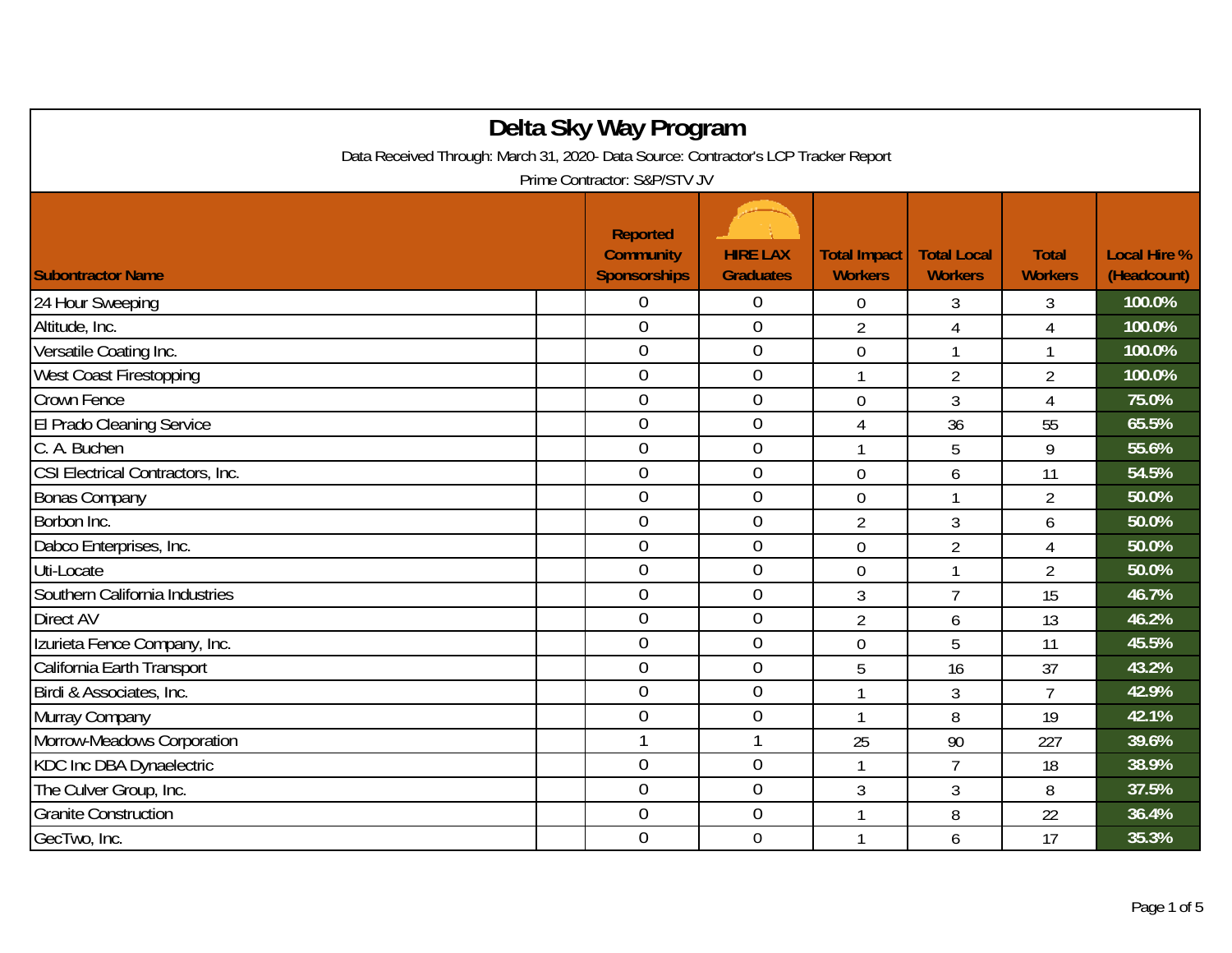| Delta Sky Way Program<br>Data Received Through: March 31, 2020- Data Source: Contractor's LCP Tracker Report |  |                                                            |                                     |                                       |                                      |                                |                                    |  |
|--------------------------------------------------------------------------------------------------------------|--|------------------------------------------------------------|-------------------------------------|---------------------------------------|--------------------------------------|--------------------------------|------------------------------------|--|
| Prime Contractor: S&P/STV JV                                                                                 |  |                                                            |                                     |                                       |                                      |                                |                                    |  |
| <b>Subontractor Name</b>                                                                                     |  | <b>Reported</b><br><b>Community</b><br><b>Sponsorships</b> | <b>HIRE LAX</b><br><b>Graduates</b> | <b>Total Impact</b><br><b>Workers</b> | <b>Total Local</b><br><b>Workers</b> | <b>Total</b><br><b>Workers</b> | <b>Local Hire %</b><br>(Headcount) |  |
| Infinity Drywall Contracting Inc.                                                                            |  | 0                                                          | $\overline{0}$                      | 8                                     | 40                                   | 116                            | 34.5%                              |  |
| GGG Demolition, Inc.                                                                                         |  | $\overline{0}$                                             | $\overline{0}$                      | $\overline{2}$                        | 21                                   | 62                             | 33.9%                              |  |
| 3531 Trucking Inc.                                                                                           |  | $\overline{0}$                                             | $\boldsymbol{0}$                    | $\overline{0}$                        | $\mathfrak{Z}$                       | 9                              | 33.3%                              |  |
| Building Electronic Controls, Inc.                                                                           |  | $\overline{0}$                                             | $\mathbf 0$                         | $\mathbf{1}$                          | 5                                    | 15                             | 33.3%                              |  |
| ISEC, Inc.                                                                                                   |  | $\overline{0}$                                             | $\overline{0}$                      | 4                                     | 19                                   | 57                             | 33.3%                              |  |
| Nold's Equipment, Inc.                                                                                       |  | $\mathbf 0$                                                | $\mathbf 0$                         |                                       | 1                                    | 3                              | 33.3%                              |  |
| Best Contracting Services, Inc.                                                                              |  | $\overline{0}$                                             | $\overline{0}$                      | 3                                     | 15                                   | 47                             | 31.9%                              |  |
| Performance Contracting, Inc.                                                                                |  | $\overline{0}$                                             | $\mathbf 0$                         | 14                                    | 36                                   | 113                            | 31.9%                              |  |
| CSA Constructors, Inc.                                                                                       |  | $\overline{0}$                                             | $\boldsymbol{0}$                    | $\overline{2}$                        | 6                                    | 19                             | 31.6%                              |  |
| Penhall Company                                                                                              |  | $\overline{0}$                                             | $\mathbf 0$                         | $\mathbf{1}$                          | 11                                   | 35                             | 31.4%                              |  |
| Critchfield Mechanical Inc. of So. Cal.                                                                      |  | $\overline{0}$                                             | $\mathbf 0$                         | $\overline{2}$                        | 5                                    | 16                             | 31.3%                              |  |
| Zolnay Insulation, Inc.                                                                                      |  | $\overline{0}$                                             | $\mathbf 0$                         | $\overline{0}$                        | 5                                    | 16                             | 31.3%                              |  |
| R.J.&J. CONSTRUCTION, INC.                                                                                   |  | $\overline{0}$                                             | $\overline{0}$                      | 3                                     | 8                                    | 26                             | 30.8%                              |  |
| Universal Metro, Inc.                                                                                        |  | $\overline{0}$                                             | $\mathbf 0$                         | $\mathbf 0$                           | $\overline{4}$                       | 13                             | 30.8%                              |  |
| Matrix Environmental, INC.                                                                                   |  | $\mathbf 0$                                                | $\boldsymbol{0}$                    | 1                                     | 19                                   | 62                             | 30.6%                              |  |
| <b>Austin Enterprise</b>                                                                                     |  | $\overline{0}$                                             | $\mathbf 0$                         | $\overline{0}$                        | $\overline{4}$                       | 14                             | 28.6%                              |  |
| Safe Scaffolding                                                                                             |  | $\overline{0}$                                             | $\mathbf 0$                         | $\overline{0}$                        | $\overline{2}$                       | $\overline{7}$                 | 28.6%                              |  |
| <b>Comet Electric</b>                                                                                        |  | $\overline{0}$                                             | $\boldsymbol{0}$                    | $\mathbf 0$                           | 3                                    | 11                             | 27.3%                              |  |
| Johnson & Turner Painting Co. Inc.                                                                           |  | $\overline{0}$                                             | $\mathbf 0$                         | $\overline{0}$                        | 5                                    | 19                             | 26.3%                              |  |
| Martin Bros. Marcowall, LLC                                                                                  |  | $\overline{0}$                                             | $\boldsymbol{0}$                    | $\overline{2}$                        | $\overline{7}$                       | 27                             | 25.9%                              |  |
| Cosco Fire Protection, Inc. - Sprinklers                                                                     |  | $\mathbf 0$                                                | $\mathbf 0$                         | $\overline{0}$                        | 5                                    | 20                             | 25.0%                              |  |
| <b>GRIFFITH COMPANY</b>                                                                                      |  | $\overline{0}$                                             | $\overline{0}$                      | $\overline{7}$                        | 28                                   | 112                            | 25.0%                              |  |
| Group Delta Consultants, Inc.                                                                                |  | $\boldsymbol{0}$                                           | $\boldsymbol{0}$                    | $\mathbf 0$                           | 1                                    | 4                              | 25.0%                              |  |
| Lawrence W Rosine Co                                                                                         |  | $\overline{0}$                                             | $\mathbf 0$                         | $\overline{0}$                        | $\overline{2}$                       | 8                              | 25.0%                              |  |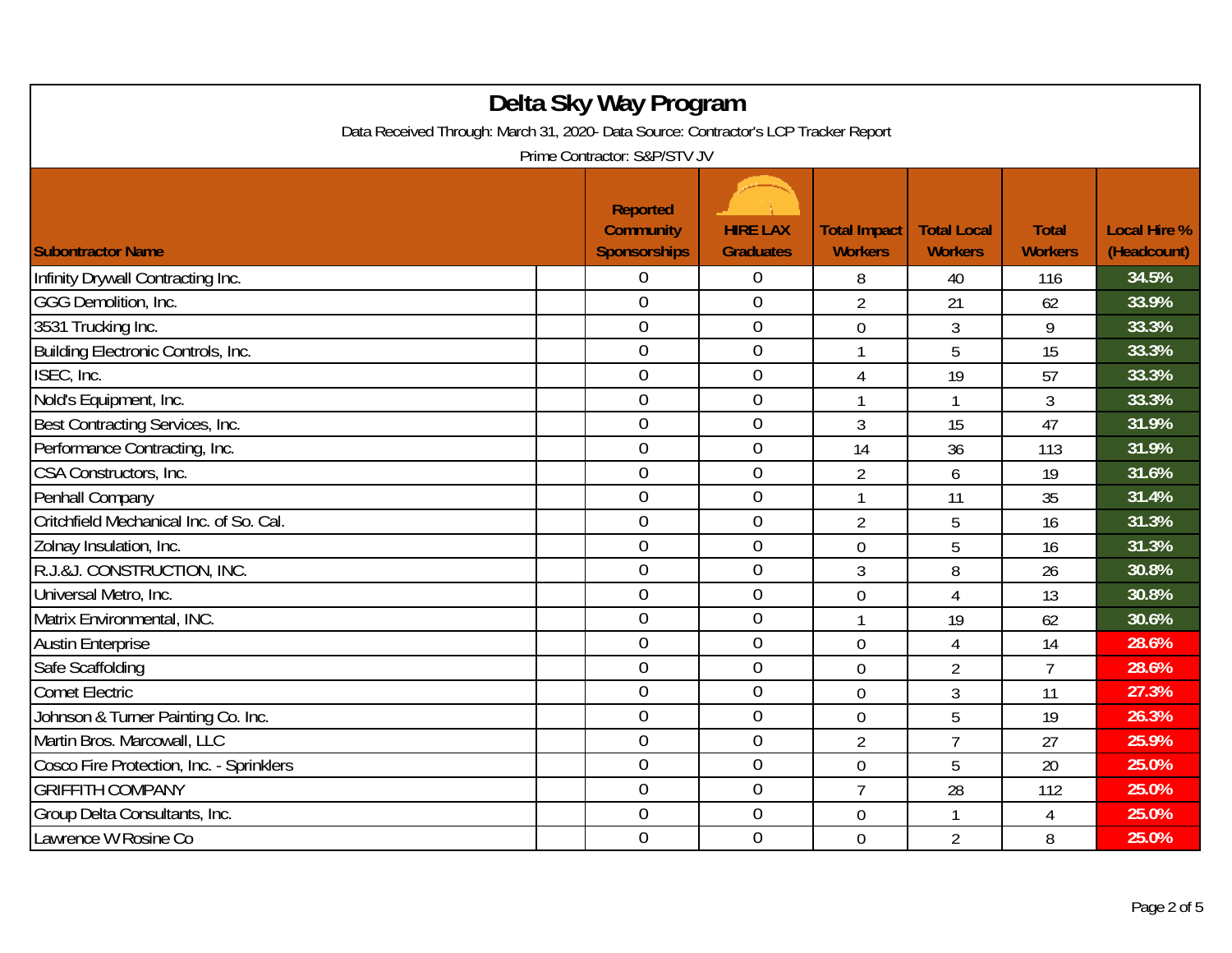| Delta Sky Way Program<br>Data Received Through: March 31, 2020- Data Source: Contractor's LCP Tracker Report<br>Prime Contractor: S&P/STV JV |                                                            |                                     |                                       |                                      |                                |                                    |  |  |
|----------------------------------------------------------------------------------------------------------------------------------------------|------------------------------------------------------------|-------------------------------------|---------------------------------------|--------------------------------------|--------------------------------|------------------------------------|--|--|
| <b>Subontractor Name</b>                                                                                                                     | <b>Reported</b><br><b>Community</b><br><b>Sponsorships</b> | <b>HIRE LAX</b><br><b>Graduates</b> | <b>Total Impact</b><br><b>Workers</b> | <b>Total Local</b><br><b>Workers</b> | <b>Total</b><br><b>Workers</b> | <b>Local Hire %</b><br>(Headcount) |  |  |
| Limbach Company LP                                                                                                                           | 0                                                          | $\overline{0}$                      | 3                                     | 10                                   | 40                             | 25.0%                              |  |  |
| RMA Group                                                                                                                                    | $\overline{0}$                                             | $\overline{0}$                      |                                       | 1                                    | 4                              | 25.0%                              |  |  |
| So-Cal Insulation                                                                                                                            | $\mathbf 0$                                                | $\boldsymbol{0}$                    | 1                                     | 1                                    | 4                              | 25.0%                              |  |  |
| Norcal Pipeline Services, Inc.                                                                                                               | $\mathbf 0$                                                | $\boldsymbol{0}$                    | $\mathbf 0$                           | 6                                    | 26                             | 23.1%                              |  |  |
| Western Industrial Contractors, Inc.                                                                                                         | $\overline{0}$                                             | $\mathbf 0$                         | 5                                     | 17                                   | 79                             | 21.5%                              |  |  |
| Rosendin Electric                                                                                                                            | $\overline{0}$                                             | $\mathbf 0$                         | $\overline{2}$                        | 5                                    | 24                             | 20.8%                              |  |  |
| <b>Advanced Fire Protection</b>                                                                                                              | $\overline{0}$                                             | $\overline{0}$                      | $\mathbf{1}$                          | $\overline{2}$                       | 10                             | 20.0%                              |  |  |
| <b>Crane Rental Service</b>                                                                                                                  | $\overline{0}$                                             | $\mathbf 0$                         | $\mathbf 0$                           | 1                                    | 5                              | 20.0%                              |  |  |
| Stantru Resources Inc DBA Santru Reinforcing Steel                                                                                           | $\mathbf 0$                                                | $\boldsymbol{0}$                    | $\mathbf 0$                           | $\overline{2}$                       | 10                             | 20.0%                              |  |  |
| Traffic Management, Inc.                                                                                                                     | $\overline{0}$                                             | $\overline{0}$                      | $\overline{0}$                        | 3                                    | 15                             | 20.0%                              |  |  |
| Pro Steel Erectors, Inc.                                                                                                                     | $\overline{0}$                                             | $\overline{0}$                      | $\overline{0}$                        | 3                                    | 16                             | 18.8%                              |  |  |
| United Heider Inspection Group                                                                                                               | $\overline{0}$                                             | $\boldsymbol{0}$                    | $\overline{0}$                        | 5                                    | 29                             | 17.2%                              |  |  |
| <b>ACCO Engineered Systems</b>                                                                                                               | $\mathbf 0$                                                | $\overline{0}$                      | $\mathbf 0$                           | 3                                    | 18                             | 16.7%                              |  |  |
| GONSALVES & SANTUCCI INC. DBA CONCO PUMPING INC                                                                                              | $\overline{0}$                                             | $\mathbf 0$                         | $\mathbf{1}$                          | 1                                    | 6                              | 16.7%                              |  |  |
| United Riggers & Erectors, Inc.                                                                                                              | $\mathbf 0$                                                | $\boldsymbol{0}$                    | $\mathbf 0$                           | $\overline{2}$                       | 12                             | 16.7%                              |  |  |
| <b>Badger Daylighting Corp</b>                                                                                                               | $\overline{0}$                                             | $\mathbf 0$                         | $\mathbf{1}$                          | $\overline{4}$                       | 27                             | 14.8%                              |  |  |
| Air Balance Co. Inc.                                                                                                                         | $\overline{0}$                                             | $\overline{0}$                      | $\mathbf 0$                           | $\mathbf{1}$                         | $\overline{7}$                 | 14.3%                              |  |  |
| Giroux Glass Inc.                                                                                                                            | $\overline{0}$                                             | $\overline{0}$                      | $\mathbf 0$                           | 1                                    | $\overline{1}$                 | 14.3%                              |  |  |
| Shape Interior Systems                                                                                                                       | $\overline{0}$                                             | $\mathbf 0$                         | $\overline{0}$                        | 1                                    | $\overline{7}$                 | 14.3%                              |  |  |
| <b>Vertical Access</b>                                                                                                                       | $\mathbf 0$                                                | $\boldsymbol{0}$                    | $\mathbf 0$                           | $\mathbf{1}$                         | $\overline{7}$                 | 14.3%                              |  |  |
| Environmental Construction Group, Inc.                                                                                                       | $\overline{0}$                                             | $\mathbf 0$                         | $\mathbf{1}$                          | $\overline{2}$                       | 15                             | 13.3%                              |  |  |
| Northstar Contracting Group, Inc.                                                                                                            | $\overline{0}$                                             | $\overline{0}$                      | $\mathbf 0$                           | $\overline{2}$                       | 15                             | 13.3%                              |  |  |
| <b>Underground Construction Company</b>                                                                                                      | $\boldsymbol{0}$                                           | $\boldsymbol{0}$                    | $\mathbf 0$                           | 4                                    | 31                             | 12.9%                              |  |  |
| Dean Visosky Contractors, Inc.                                                                                                               | $\overline{0}$                                             | $\mathbf 0$                         | $\overline{0}$                        | 1                                    | 8                              | 12.5%                              |  |  |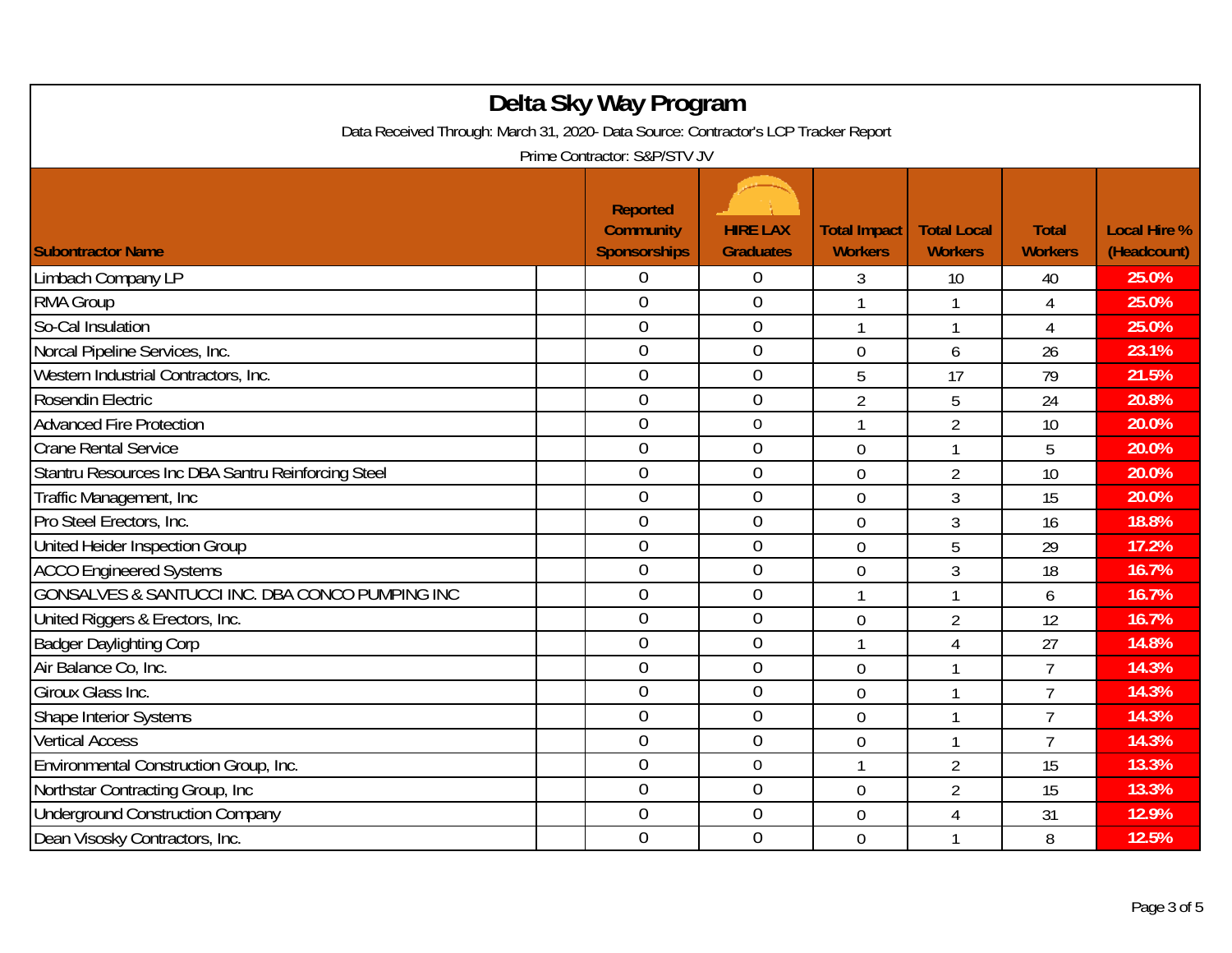| Delta Sky Way Program<br>Data Received Through: March 31, 2020- Data Source: Contractor's LCP Tracker Report |  |                                                            |                                     |                                       |                                      |                                |                                    |  |  |
|--------------------------------------------------------------------------------------------------------------|--|------------------------------------------------------------|-------------------------------------|---------------------------------------|--------------------------------------|--------------------------------|------------------------------------|--|--|
| Prime Contractor: S&P/STV JV                                                                                 |  |                                                            |                                     |                                       |                                      |                                |                                    |  |  |
| <b>Subontractor Name</b>                                                                                     |  | <b>Reported</b><br><b>Community</b><br><b>Sponsorships</b> | <b>HIRE LAX</b><br><b>Graduates</b> | <b>Total Impact</b><br><b>Workers</b> | <b>Total Local</b><br><b>Workers</b> | <b>Total</b><br><b>Workers</b> | <b>Local Hire %</b><br>(Headcount) |  |  |
| G & F Concrete Cutting                                                                                       |  | 0                                                          | $\overline{0}$                      | 0                                     |                                      | 9                              | 11.1%                              |  |  |
| A Good Sign & Graphics Co                                                                                    |  | $\overline{0}$                                             | $\boldsymbol{0}$                    | $\overline{0}$                        | 1                                    | 10                             | 10.0%                              |  |  |
| <b>Xcel Mechanical Systems</b>                                                                               |  | $\boldsymbol{0}$                                           | $\boldsymbol{0}$                    | $\mathbf 0$                           | $\overline{2}$                       | 23                             | 8.7%                               |  |  |
| Mr. Crane, Inc.                                                                                              |  | $\mathbf 0$                                                | $\mathbf 0$                         | $\mathbf 0$                           | $\mathbf{1}$                         | 22                             | 4.5%                               |  |  |
| <b>AERO Bridgeworks</b>                                                                                      |  | $\overline{0}$                                             | $\mathbf 0$                         | $\overline{0}$                        | $\overline{0}$                       | 28                             | 0.0%                               |  |  |
| ARB, Inc.                                                                                                    |  | $\overline{0}$                                             | $\mathbf 0$                         | $\mathbf 0$                           | $\mathbf 0$                          | $\mathbf{1}$                   | 0.0%                               |  |  |
| Art Cuevas Concrete                                                                                          |  | $\mathbf 0$                                                | $\mathbf 0$                         | $\overline{0}$                        | $\mathbf 0$                          | 12                             | 0.0%                               |  |  |
| <b>Bragg Crane Service</b>                                                                                   |  | $\overline{0}$                                             | $\mathbf 0$                         | 0                                     | $\mathbf 0$                          | 3                              | 0.0%                               |  |  |
| CENTER-LINE CONCRETE CUTTING INC                                                                             |  | $\boldsymbol{0}$                                           | $\boldsymbol{0}$                    | 0                                     | $\mathbf 0$                          | 3                              | 0.0%                               |  |  |
| City Service Contracting, Inc.                                                                               |  | 0                                                          | $\boldsymbol{0}$                    | $\mathbf 0$                           | $\mathbf 0$                          | 5                              | 0.0%                               |  |  |
| Climatec                                                                                                     |  | $\overline{0}$                                             | $\mathbf 0$                         | $\overline{0}$                        | $\overline{0}$                       | $\overline{2}$                 | 0.0%                               |  |  |
| Commercial Scaffolding of CA, Inc.                                                                           |  | $\overline{0}$                                             | $\mathbf 0$                         | $\overline{0}$                        | $\overline{0}$                       | $\overline{4}$                 | 0.0%                               |  |  |
| <b>Concrete Coring Company</b>                                                                               |  | $\overline{0}$                                             | $\boldsymbol{0}$                    | $\mathbf 0$                           | $\mathbf 0$                          | $\overline{2}$                 | 0.0%                               |  |  |
| CONNER CONCRETE CUTTING & CORING                                                                             |  | $\overline{0}$                                             | $\boldsymbol{0}$                    | $\overline{0}$                        | $\mathbf 0$                          | 6                              | 0.0%                               |  |  |
| Digital Decora, Inc.                                                                                         |  | $\mathbf 0$                                                | $\boldsymbol{0}$                    | $\mathbf 0$                           | $\mathbf 0$                          | $\overline{2}$                 | 0.0%                               |  |  |
| Geo-Advantec, Inc.                                                                                           |  | $\overline{0}$                                             | $\mathbf 0$                         | $\overline{0}$                        | $\overline{0}$                       | 3                              | 0.0%                               |  |  |
| <b>Hill Crane Service</b>                                                                                    |  | $\mathbf 0$                                                | $\mathbf 0$                         | $\overline{0}$                        | $\mathbf 0$                          | 5                              | 0.0%                               |  |  |
| J Colavin & Son, Inc                                                                                         |  | $\overline{0}$                                             | $\mathbf 0$                         | $\overline{0}$                        | $\overline{0}$                       | $\overline{2}$                 | 0.0%                               |  |  |
| KM3N-B DBA Terra Petra                                                                                       |  | $\overline{0}$                                             | $\mathbf 0$                         | $\overline{0}$                        | $\overline{0}$                       | $\overline{2}$                 | 0.0%                               |  |  |
| Pan Pacific Mechanical                                                                                       |  | $\mathbf 0$                                                | $\mathbf 0$                         | $\boldsymbol{0}$                      | $\boldsymbol{0}$                     | 6                              | 0.0%                               |  |  |
| <b>PCI Striping</b>                                                                                          |  | $\mathbf 0$                                                | $\boldsymbol{0}$                    | $\mathbf 0$                           | $\mathbf 0$                          | 14                             | 0.0%                               |  |  |
| Premier Interior Development, Inc.                                                                           |  | $\overline{0}$                                             | $\mathbf 0$                         | 0                                     | $\mathbf 0$                          | $\overline{7}$                 | 0.0%                               |  |  |
| Premier Tile & Marble                                                                                        |  | $\overline{0}$                                             | $\boldsymbol{0}$                    | $\overline{0}$                        | $\mathbf 0$                          | $\overline{2}$                 | 0.0%                               |  |  |
| PSI3G Inc dba Partition Specialties, Inc.                                                                    |  | $\mathbf 0$                                                | $\mathbf 0$                         | $\overline{0}$                        | $\mathbf 0$                          | $\overline{2}$                 | 0.0%                               |  |  |